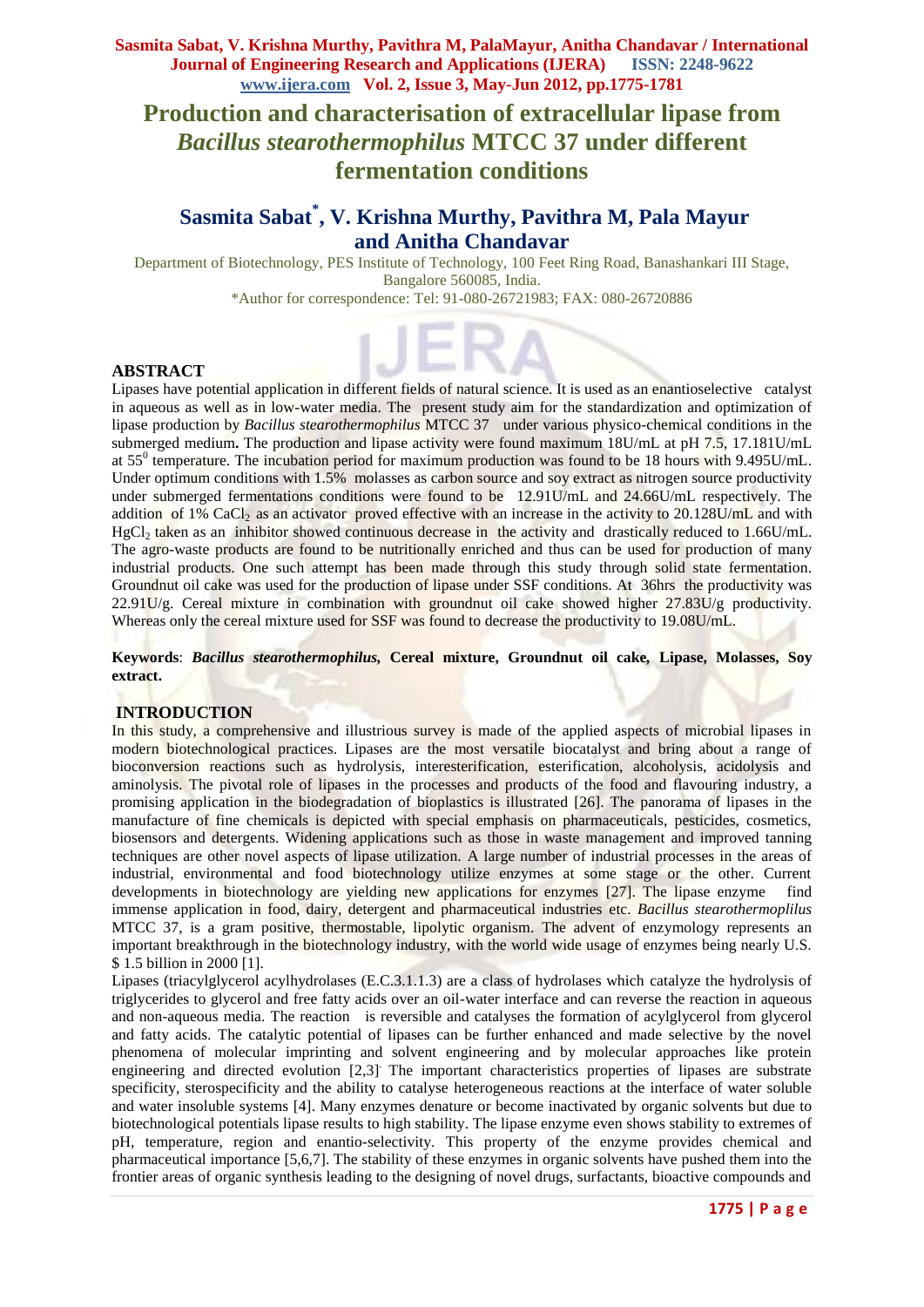oleo chemicals. In addition, lipase-catalysed trans-esterification and inter-esterification reactions have been exploited in the fat industry. Mode of action of lipase is illustrated as:

Fats (or oils) + Water Fatty acids + Glycerol Lipase

Lipases are serine hydrolases which act at the lipid–water interface. The catalytic triad is composed of Ser-Asp/Glu-His and usually also a consensus sequence (Glyx-Ser-x-Gly) is found around the active site serine [2].

Extensive studies on many microbes have been made for their potential production of extracellular lipases. Of these important ones are: *Achromobacter, Alcaligenes, Arthrobacter, Bacillus, Burkholderia, Chromobacterium and Pseudomonas* including yeast and few endophytic fungi [8,9,10]. Fungi species are preferably cultivated in solid state fermentation (SSF) while, bacteria and yeast are cultivated in submerged fermentation (SmF). Solid state fermentation (SSF) holds tremendous potential for the production of enzymes. It can be of special interest in those processes where the crude fermented product may be used directly as an enzyme source [1, 29]. The study and development of lipase production in SSF system [9, 26 , 27] has been investigated on peanut presscake using *Neurospora sitophila* and *Rhizopus oligosporus*. Rivera-Munoz *et al.* [28] compared SmF systems and SSF systems for lipase production using several filamentous fungi. Enzyme titres by SSF processes were higher and stable. Among the tested microbial strains, *P. candidum*, *P. camembertii,* and *M. miehei* proved the best for lipase production. The bioconversion studies attribute to the environmental safety management and health by effective utilization of agro residues [30].

The present study refers to the optimization conditions for the production of lipase using various parameters such as, pH, temperature, incubation time etc. The important energy sources that express for the higher production of lipase activity are carbon and nitrogen sources under submerged and solid state fermentation conditions have been compared.

#### **MATERIALS AND METHOD**

**Selection of the strain** A strain that produces lipase, *Bacillus stearothermophilus* MTCC 37 procured from MTCC was used for this study.

#### **Media and culture condition**

The lyophilized culture was reconstituted in 200mL of nutrient medium under aseptic conditions and incubated at 55ºC for 24 hours, maintained at pH 7.0. This pure culture was used as working culture and master culture preserved (in 10% glycerol) for the further use. Stock culture were also maintained by monthly transferring into the culture medium. The composition of the medium was peptone 2%, starch 2%,  $KH_2PO_4$  0.5%, CaSO<sub>4</sub> 0.1%, MgSO<sub>4</sub>.7H<sub>2</sub>O 0.1%, Distilled water 100mL, pH of the medium adjusted to 7.5 [18]. Tributyrin agar was prepared and sterilized by autoclaving at 121<sup>°</sup>C. The culture was grown on the agar plate at 55<sup>°</sup> C for 24 hours and on completion of incubation period the clear zone was observed [11,12].

#### **Effect of incubation time**

The effect of incubation time on lipase production was studied by inoculating 2% of seed culture into the production medium [18] and incubated at  $55^{\circ}$  C for 24 hours under shaking conditions at 120 rpm. Lipase assay was performed after 12 hours for every 4 hours of time interval.

#### **Effect of pH**

To study the effect of pH on the lipase production different pH ranges of media viz., 5, 7.5, 9 and 10; were taken and inoculated with 2% seed culture, the inoculated flasks were incubated under shaking condition at 120 rpm at 55ºC for 18 hours. Lipase activity was determined after 18 hours of incubation.

#### **Effect of carbon source**

Different carbon sources were taken for the study as a major carbon source for the enzyme production in our experiment. Molasses of different concentration (0.5% -- 2.0%) were incorporated into the production medium  $(KH_2PO_4 \t0.5; (NH_4)_{2}SO_4 \t0.1\%; CaCO_3 \t0.1\%; MgSO_4 \t.7H_2O \t0.1\%; pH 7.5)$ ; followed by incubation at 55ºC for 18hours. Lipase activity were determined after 18hours of incubation at 55 ºC under shaking conditions.

#### **Effect of nitrogen source**

For the optimization of nitrogen source soy extract were substituted in production medium. From the stock of 10% soy extract solution, various concentrations ranging from 0.5 until 2.0 ml were taken and flasks were incubated at 55ºC for 18hours.

#### **Effect of substrate concentration**

The enzyme production was estimated by using substrates viz., castor oil, coconut oil and olive oil. different concentrations from 0.5mL – 5mL of olive oil ,castor oil and coconut oil was taken as substrate, at 55ºC temperature and pH of 7.5 for 30 mins. Enzyme activity was estimated with 0.1mL of the substrate by performing assay on both the substrates and compared for the highest activity.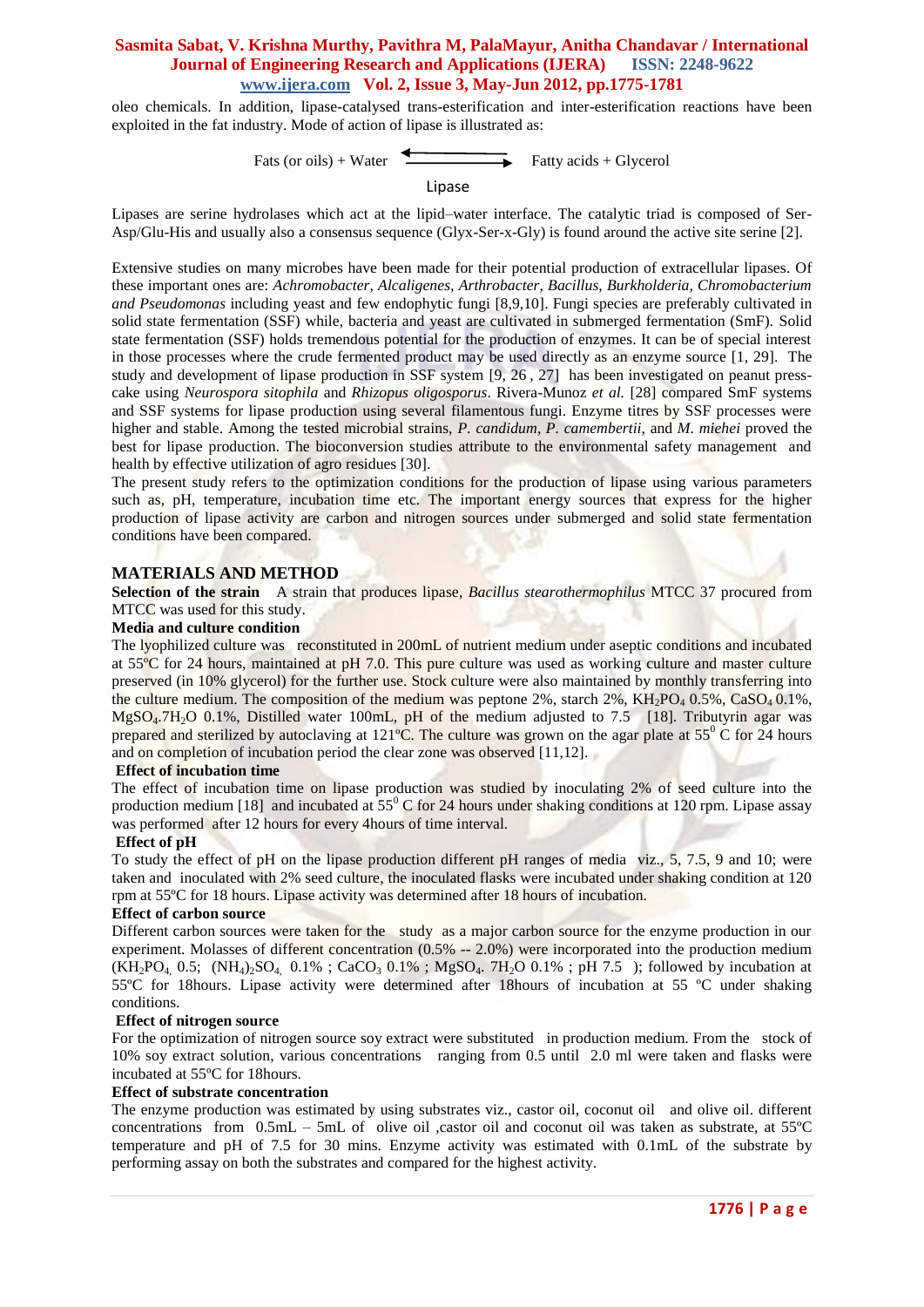### **Effect of activator concentration**

To obtain high productivity CaCl<sub>2</sub> was added in the production medium as a activator for the production of lipase enzyme. The concentration of activator was optimized from a stock solution of 10% of CaCl<sub>2</sub>. Enzyme sample of 0.1ml were incubated with different concentrations of CaCl<sub>2</sub> (0.2ml – 1.0ml), at 55°C temperature and pH 7.5 for 30 min. Lipase assay was performed to study the high productivity by the microorganism.

#### **Effect of inhibitor concentration**

Further studies were performed on the effect of inhibitors on the lipase production and  $HgCl<sub>2</sub>$  selected for the study. The concentration of inhibitor was optimized from a stock solution  $10\%$  of HgCl<sub>2</sub>. 0.1 ml of enzyme was incubated with different concentrations of HgCl<sub>2</sub> (0.2ml – 1.0ml), at 55°C temperature and pH 7.5 for 30 min. Activity of lipase enzyme was determined by olive oil assay.

#### **Solid State Fermentation**

The study also includes production of lipase enzyme by solid state fermentation to determine the effect of carbon and nitrogen sources on the growth as well as on the production. 70% moisture was maintained to operate the solid state conditions for the microorganism.  $1.5\%$  w/w of the dry mass substrate was taken and minimal medium was added to attain moisture level. The flasks were then incubated at  $55^{\circ}$  C. The assay was performed for the enzyme produced and its activity were measured after every 18 hours of incubation. The optimum conditions measured for Smf were only maintained for SSF with pH 7.5, temperature  $55^{\circ}$ C and 1% activator. Various agro-waste products rich in nutritional properties were selected for the SSF . For this study groundnut oil cake, cereal mixture, and cane molasses were taken as carbon and nitrogen sources.

#### **Enzyme assay**

Lipase activity was estimated using olive oil substrate. The assay mixture (consisted of 3ml olive oil; 1ml Tris HCl buffer, pH 7.7 ; 1ml distilled water; pinch of bile salt (for emulsification ) then incubated with 0.1ml of the enzyme for 30min at 55ºC. The reaction was terminated by adding 3ml ethanol (100%) followed by titration against 50mM NaOH to determine the amount of fatty acid liberated. One unit of enzyme activity was defined as one micro equivalent of fatty acid released from a triglyceride in one hour at pH 7.5 and 55°C.

#### **Purification of the enzyme**

Ammonium sulphate precipitation method was used for the purification of the extracted enzyme. Concentration of 70% cold saturated ammonium sulphate solution to a cell free supernatant was added (cells was removed by centrifugation at 6000rpm for 10min). The precipitates were suspended in 0.1M Tris HCl buffer. The enzyme was dialysed using cellulose acetate membrane against Tris HCl buffer. This partially purified enzyme was then subjected to anion exchange chromatography on DEAE-Cellulose column. 5ml of the enzyme eluted with 1M NaCl in the column.

### **RESULTS AND DISCUSSION**

## **Effect of incubation time**

The effect of incubation time under shake flask conditions has resulted to 18 hours as optimum incubation time for the growth of the organism and lipase production of 9.495U/ml/min. Lipase production by *Bacillus* sp. for maximum production was observed between 15-24 hours [13]. This may be an interesting property because it could allow harvesting of the enzyme for the shorter period of time (Fig. 1).



**Fig 1: Lipase activity at different incubation time**.

#### **Effect of pH**

The pH of the lipase enzyme was investigated using Tris HCl buffer with pH range of 5-10. The lipase yield was obtained at pH of 7.5 with an activity of 15U/mL found to be highest (Fig. 2). The optimal production of lipase by *Bacillus megaterium* AKG-1 was also reported at pH 7.5 [14]. A similar trend was observed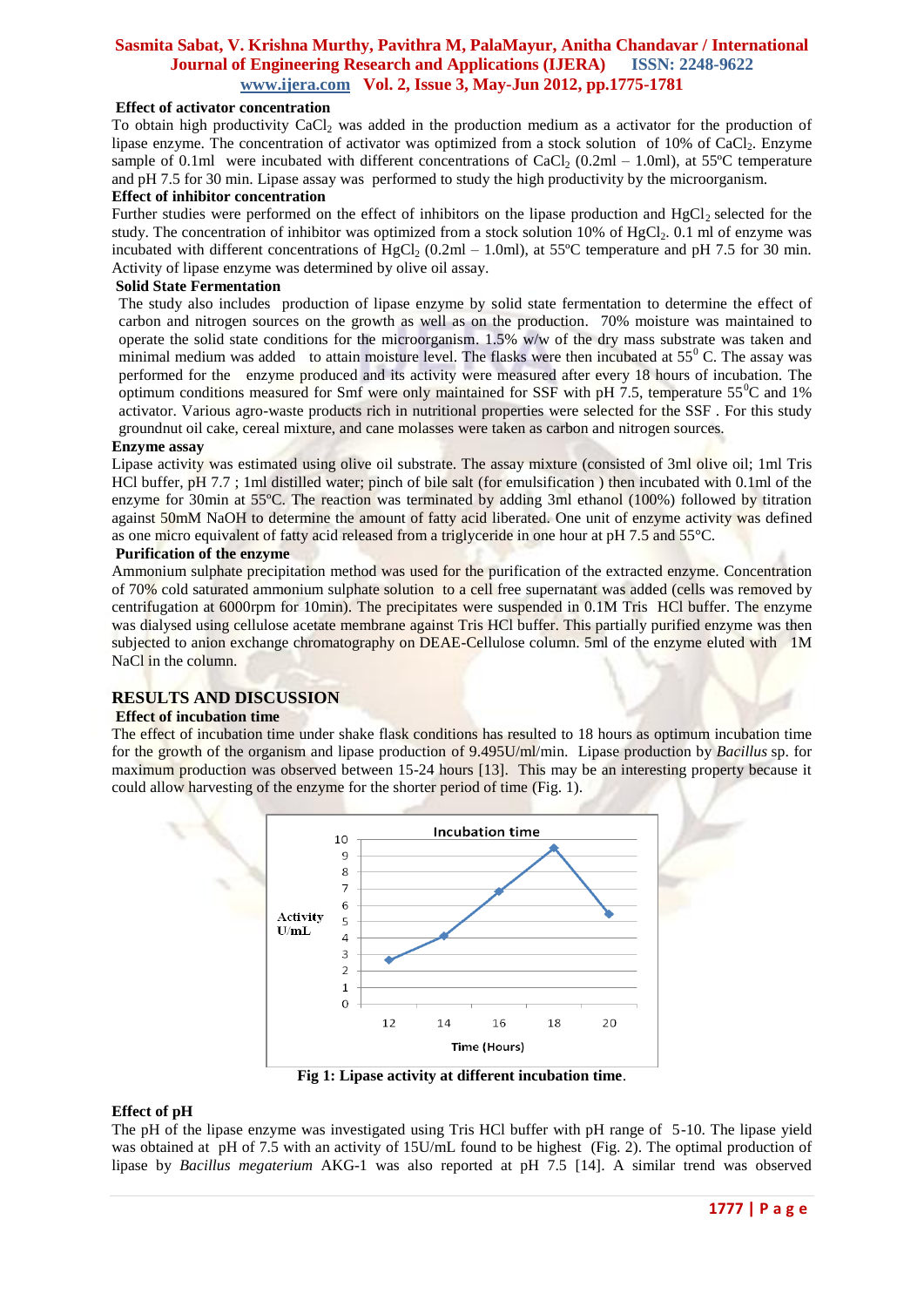in *Bacillus thermocatenulatus* at pH 7.4 [15]. The use of lipase that is active at relatively alkaline pH is of great industrial application especially in detergent industries and could able to remove the dirts [18].



**Fig 2: Effect of pH on lipase production using Tris HCl buffer at different pH**

#### **Effect of carbon source**

Molasses as a raw material at different concentration was taken for the study to estimate the yield for lipase. The lipase yield was maximum at 1.5% concentration with an activity of 12.91 U/mL. The carbon concentration at 1.0% and 2% results to the sharp decline in the lipase production to 5.18 U /mL & 3.99 U/mL (Fig. 3). Thus the requirement of energy source by the microbe for high productivity is retained at lower concentration and since it is a type of raw material it is capable of supplementing the nutrient for the growth and production through complex form of the essential nutrients. *Rhodotorula mucilaginosa*-MTCC 8737 [16] also resulted good production with molasses. This substrate can be considered for industrial production as it doesn't release toxicity to the culture medium even it is considered as one the complex substrate. The decrease in the productivity at higher concentration of molasses could be due to the viscosity of the medium component that can be maintained using diluents [16]. According to Imandi et al [29] the presence of palm kernel cake with 70% moisture content yielded the maximum lipase activity (18.58U/gds) in four days.

#### **Effect of nitrogen source**

According to reports peptone was preferred for the production as a nitrogen source [14]. However tryptone also yields high for *Yarrowia lipolytica* [18] . In our study soy extract was used as nitrogen source and found it shows significant activity for lipase to 24.66 U/mL (Fig. 3). Different concentrations of nitrogen source showed constant increment in the activity and highest was 1% then sudden decline at 2% concentration. It shows that1.5% of the concentration can be considered as ideal state for good production and yield.



**Fig 3: Effect of different concentrations of carbon and nitrogen source on lipase activity. carbon source used is molasses and nitrogen source used is soy extract.**

#### **Substrate concentration**

To study the enzyme production different substrates were taken viz., olive oil, coconut oil and castor oil and it was observed for various concentration levels. It was found that the highest activity was found with olive oil and reduced activity for coconut oil. The lipase activity was found to be maximum at concentration of 3.5% for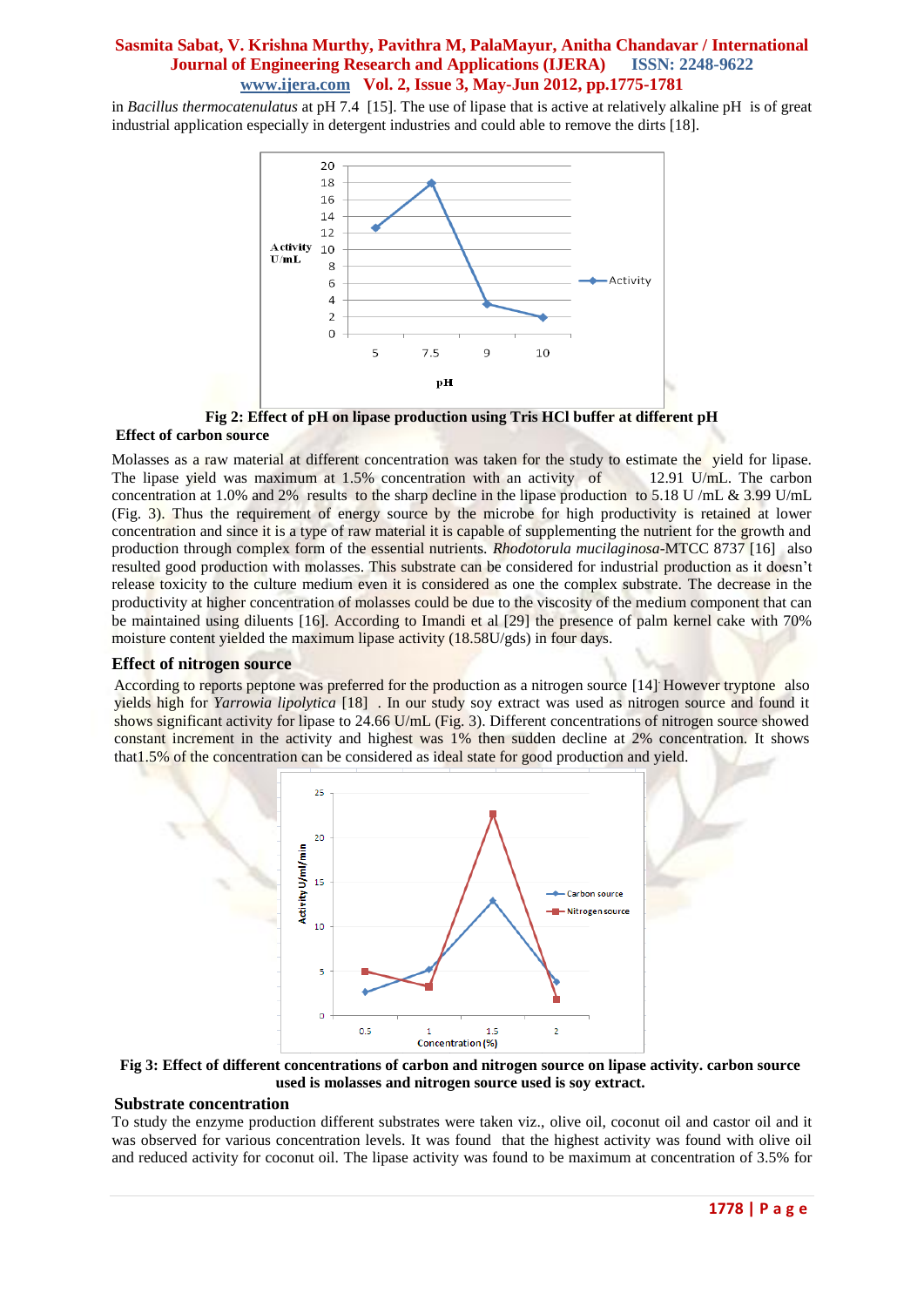all the substrates, with activity 20.471U/mL, 17.518 U/ mL and 15.39 U/mL (Fig. 4). Stimulatory effects of olive oil as a substrate on lipase production has been reported in *Y. lipolytica* [19] .



**Fig 4: Effect of coconut oil, olive oil and castor oil as substrate to study the lipase enzyme activity under shaking conditions.** 

## **Activator concentration**

CaCl<sub>2</sub> has found to stimulate enzyme activity. The optimum concentration of CaCl<sub>2</sub> was found to be 1% with a lipase activity of 20.128 U/mL (Fig. 5 ). Further increase in the concentration gave constant activity values. This may be due to the formation of calcium salts of long chain fatty acids [18]. Stimulatory effect of calcium activity on lipase been reported in the case of *B. subtilis* 168 [20], *B. thermoleovorans* ID-1 [21], *P. aeroginosa* EF2 [22]. Each divalent cation influenced the enzyme activity dependent on the temperature at which protein-ion metal interaction occurred [18].

#### **Inhibitor concentration**

The inhibitory effect on the lipase production by  $HgCl<sub>2</sub>$  was studied and it was found to be very effective as there is a decline in the activity oto 1.66 U/mL at a concentration of 1.2% (Fig. 5). According to reports lipase activity was almost completely inhibited by  $HgCl<sub>2</sub>$  in dormant seeds of the African oil bean [23]. Similar results have been reported with thermostable *Bacillus*  $H1$  [24]. The inhibition is due to the binding of  $Hg^{2+}$  to the reactive –SH groups forming mercaptide compounds [25].



**Fig 5: Effect of activator and inhibitor on lipase activity. Activator used was CaCl2 and HgCl<sup>2</sup> used as inhibitor with different concentrations at 55ºC for 18hours and pH 7.5.**

#### **SSF using agro-waste products**

To determine the effect of different carbon and nitrogen supplements added into the medium for the production of lipase were estimated. Under same optimized conditions of pH, temperature and activator concentration with 1.5% w/w of substrate it was observed that at 36 hours for all the substrates was highest. Cereal mixture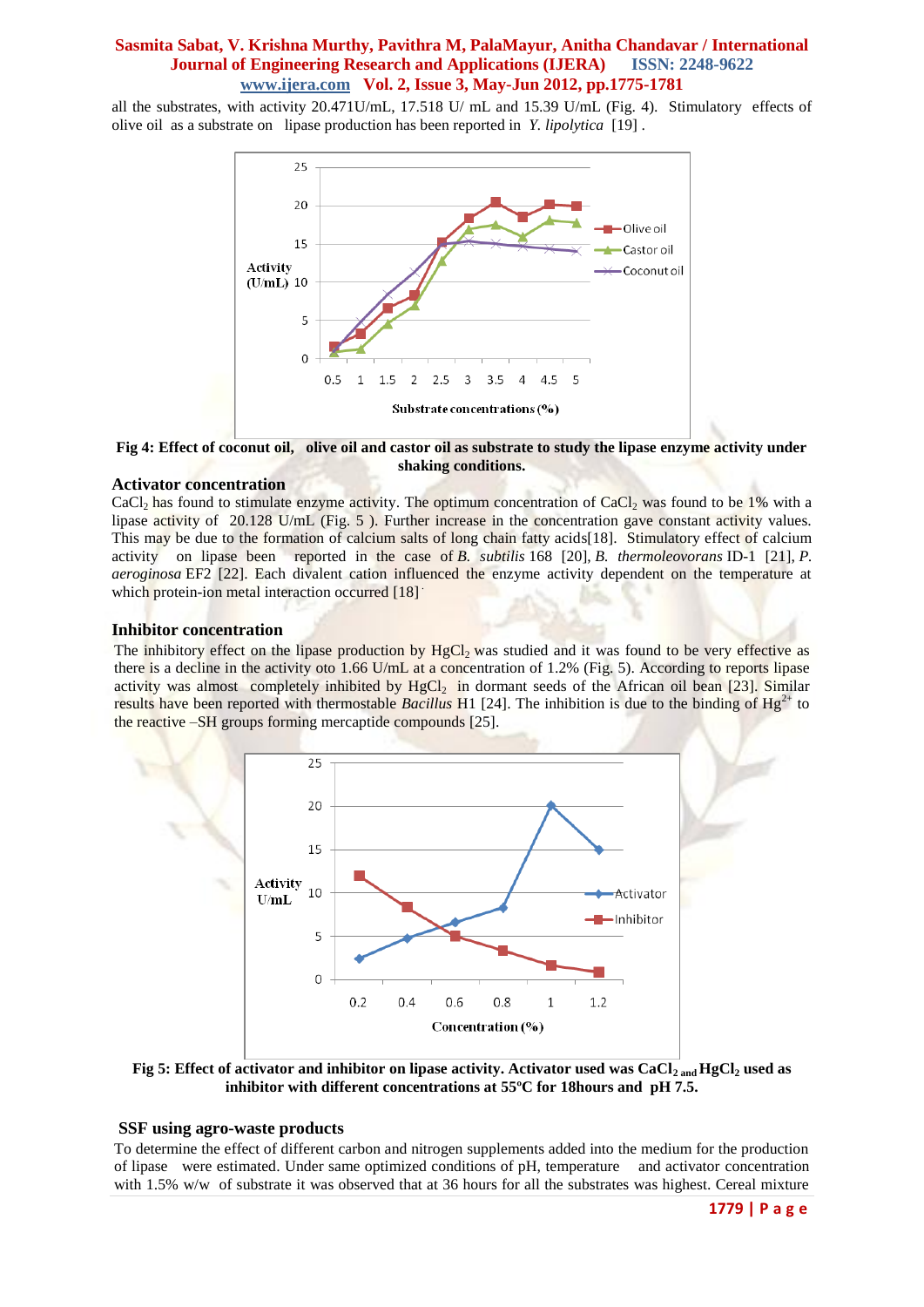and groundnut oil cake combination produced high  $28.83U/g$  lipase and for molasses 19.51 U/g as shown in the Table 1. The moisture content was maintained with minimal medium to 70%. The assay for the enzyme activity with olive oil as a substrate was performed. Bhusan et al [31] reported lipase production in SSF system from an alkalophilic yeast strain belonging to *Candida* sp. Rice bran and wheat bran, oiled with different concentrations of rice bran oil were used as the substrate. Rice bran supplemented with olive gave higher lipase yields.

### **Comparative study of SmF and SSF for the lipase productivity**

As per the result shown in Table 1, the maximum lipase activity under solid state system is found to be 22.91U/mL groundnut oil cake media, 28.83U/mL for cereal mixture and groundnut media (50% each), 19.08U/mL cereal mixture media and 19.51U/mL cane molasses. The maximum activity was observed for SmF at 18 hours where for SSF it was 36 hours. The reason could be the complexity of the medium components and its rate of utilization by the microorganism ; its bioconversion pathway to lipase [30]. The SmF conditions were comparatively lesser to SSF and the operating cost were also very high. The study indicates that the SSF with agro residues is more suitable for enzyme production like lipase since its extracellular nature can minimise the recovery process. This indicates that the harvesting time of the enzyme is less time consuming in submerged conditions and also provides better result than solid state conditions for production of lipase using *Bacillus stearothermophilus.* However, SSF condition can be improvised as the substrates used are industrial by products which are much cheaper than the SmF substrates.

| Samples                             | Enzyme activity $(U/g)$ |            |            |
|-------------------------------------|-------------------------|------------|------------|
|                                     | $18$ (hrs)              | $36$ (hrs) | $48$ (hrs) |
| Groundnut oil cake<br>media         | 8.33                    | 22.91      | 12.72      |
| Cereal mixture+<br>ground nut media | 15.0                    | 28.83      | 14.64      |
| Cereal mixture<br>media             | 9.33                    | 19.08      | 11.39      |
| <b>Cane Molasses</b>                | 10.67                   | 19.51      | 9.85       |

## **Table 1: Different samples of 1.5% concentration was used for the study of lipase activity under SSF conditions.**

## **Purification of the enzyme**

The enzyme purification was carried out with DEAE- Cellulose column using ion exchange chromatography to obtain pure and homogenous enzyme. The lipase activity was characterised for the eluted enzyme sample and the molecular weight was found under both fermentation conditions to be 45 kDa by SDS-PAGE using silver staining.

## **CONCLUSION**

The broad applications of biotechnology and the necessity for continued research and development on fats and oils in the food industry suggest that microbial lipase have increased importance and their role could be exploited. Application of SSF for the improvement of productivity and use of renewable resources can play an vital role in the industrial production of various enzymes. The use of these agro-wastes will help in the removal and management of waste and also could control in the generation of non-pollution wastes.

#### **REFERENCES**

- 1. Kirk O, Borchert T.V, Fuglsang C.C, (2002), Industrial enzyme applications, *Curr Opin. Biotechnol.,* 13: 345-351.
- 2. Gupta R, Gupta N, &. Rathi P, (2004), Bacterial lipases: an overview of production, purification and biochemical properties, *Appl. Microbiol. Biotechnol.,* 64: 763–781.
- 3. Reetz M.T, & Jaeger K.E , (1999), Superior biocatalysts by directed evolution. *Topics Curr Chem,* 200: 31-57.,
- 4. Shah, K.R, Patel, P.M & Bhatt, S.A, (2007), Lipase production by *Bacillus* species under different physic-chemical conditions, *Journal of Cell and Tissue Research,* 7: 913-916.
- 5. Sharma, R, Chisti, Y & Banerjee, U.C, (2001), Production, purification, characterization, and applications of lipases, *Biotech. Adv.,* 19: 627-662.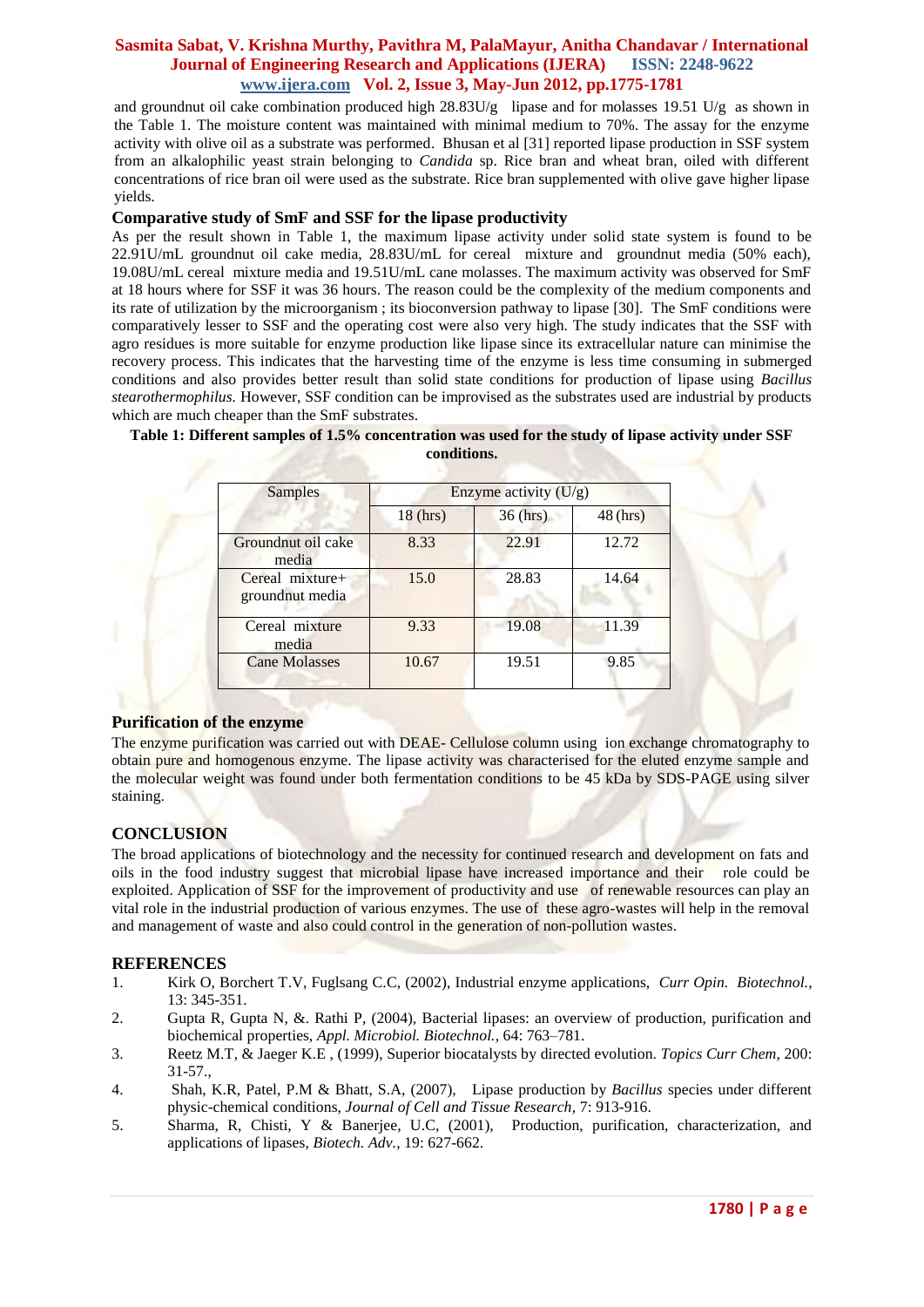- 6. Kumar, S, Kikon, K, Upadhyay, A, Kanwar, S.S, & Gupta, R, (2005), Production, purification, and characterization of lipase from thermophilic and alkaliphilic *Bacillus coagulans* BTS-3, *Protein Exp. Purif.,* 41(1) :38-44.
- 7. Ellaiah, P, (2004), Production of lipase by immobilized cells of *Aspergillus niger* , *Process Biochem*., 39 :525-528.
- 8. Jaeger K.E, Ransac S, Dijkstra B.W, Colson C, Heuvel M. van, & Misset O, (1994),Bacterial lipases. *FEMS Microbiol. Rev.,* 15 :29-63.
- 9. Pandey A, Benjamin S, Soccol C.R, Nigam P, Krieger N, Soccol U.T, (1999), The realm of microbial lipases in biotechnology, *Biotechnol. Appl. Biochem*., 29: 119-131.
- 10. Vijay Gunasekaran & Debabrata Das (2005), Lipase fermentation: Progress and prospects, *Indian Journal of Biotechnology,* 4 : 437-445.
- 11. Adhinarayana K, (2003), Optimization of process parameters for production of lipase in solid state fermentation by newly isolated *Aspergillus* sp, *Indian Journal of Biotechnology,* 3: 65-69.
- 12. Lima N, (1991), Deep agar- diffusion test for preliminary screening of lipolytic activity of fungi, *J Microbiol. Methods*, 14: 193-200.
- 13. Wang Y, Srivastava K. C, Shen G & Wang H. Y, (1995), Thermostable alkaline lipase from a newly isolated thermophilic *Bacillus* strain A30-1 (ATCC 53841). *J. Ferment. Bioeng*., 79 (5): 433-438.
- 14. Anurag Sekhon, Neetu Dahiya, Ram P Tewari & Gurinder S Hoondal (2006), Production of extracellular lipase by *Bacillus megaterium* AKC-1 in submerged fermentation, *Indian Journal of Biotechnology,* 5: 179-183.
- 15. Nawani N, Dosanjh N & Kaur J (1998), A novel thermostable lipase from a thermophilic *Bacillus* sp.: Characterization and esterification studies, *Biotechnol Lett.* , 20: 997-1000.
- 16. Potumarthi R, Subhakar C, Vanajakshi J, & Jetty A, (2008), Effect of aeration and agitation regimes on lipase production by newly isolated *Rhodotorula mucilaginosa* MTCC 8737 in stirred tank reactor using molasses as sole production medium. *Appl Biochem Biotechnol.,* 151(2-3): 700-10.
- 17. Xuehao Yang, Bingwu Wang, Fengnan Cui & Tianwei Tan (2005), Production of lipase by repeated batch fermentation with immobilized *Rhizopus arrhizus. Process Chemistry*, 40: 2095-2103.
- 18. Ficker P, J M, Gaillardin C, Destain J &Thonart P, (2004), Carbon and nitrogen sources modulate lipase production in yeast *Yarrowlia lipolytica*, *J Ind Microbiol Biotechnol*., 31 :742-749.
- 19. Limpon Bora & M.C.Kalita , (2007), Production and Optimization of Thermostable lipase from a Thermophilic *Bacillus* sp LBN 4, *The Internet Journal of Microbiology*, 4 number 1.
- 20. Lesiusse E, Schank K, & Colson C, (1993), Purification and preliminary characterization of extracellular lipase of *Bacillus subtilis* 168, an extremely basic pH tolerant enzyme. *Eur J Biochem.,* 216: 155-160.
- 21. Lee O. W., Koh Y.S, Kim B.C, Choi H.J, Kim D.S, Suharto M.T, Pyon Y.R , (1999), Isolation and characterization of a thermophilic lipase from *Bacillus thermophilus* ID-1, *FEMS Microbiol letter,* 179 :393-400.
- 22. Gilbert E. J., Prozod J.W, & Jones C.W, 137 (1991a), Physiological regulation and optimization of lipase activity in *Pseudomonas aeruginosa*, *EFZ J. Gen Micribiol,* 137*:* 2215-2221.
- 23. Victor N. Enujiugha, Fatima A. Thani, Tajudeen M. Sanni & Roland D. Abigor, (2004) **,** Lipase activity in dormant seeds of the African oil bean, (*Pentaclethra macrophylla* Benth)*, Food Chemistry,* 88 :405-410.
- 24. Tal Handelsman & Yuval Shoham, (1994), Production and characterization of an extracellular thermostable lipase from a thermophilic *Bacillus* Sp., *J. Gen. Appl. Microbiol*. ,40: 435-443.
- 25. George J. G, and K. S. Scaria, Activation of Pigeon Pancreatic lipase by mercuric chloride, Letters to the Editor, *Current Science,* 28: 120-121.
- 26. Beuchat LR, (1982)*,* Flavor chemistry of fermented peanuts*. Ind Eng Chem Prod Res Dev,* 21*:* 533*–* 536.
- 27. Pandey Ashok and Sumitra Ramachandran, (2005), Process Developments in Solid-State Fermentation for Food Applications, Food Biotechnology, Second Edition, CRC Press
- 28. Rivera-Munoz G, (1993), Effect of culture conditions on lipolytic enzyme production by *Penicillium candidum* in a solid state fermentation. *Biotechnol. Adv*., 11: 409-416.
- 29. Sarat Babu Imandi,Sita Kumari Karanam, and Hanumantha Rao Garapati, (2010), Optimization of media constituents for the production of lipase in solid state fermentation by *Yarrowia lipolytica* from palm kernel cake (*Elaeis guineensis*), Adv. Bio and Biotechnol., 1: 115-121.
- 30. Ch.Srinivas, Bhushanam V., Prem Sagar T., Ch. Nagamani, Rajasekhar M., (2010), Studies on the production of protease from agro residues *Convalia ensiformis* beans by solid state fermentation (SSF) using *Bacillus subtalis* 2724NCIM, 2(5): 10-15.
- 31. Bhusan, B., Dosanjih, N. S., Kumar, K. and Hoondal, G. S.,B. Bhusan, N.S. Dosanjih, K. Kumar, G.S. Hoondal, (1994), Lipase production from an alkalophilic yeat sp. By solid state fermentation. *Biotechnol. Lett.,* 16: 841–842.